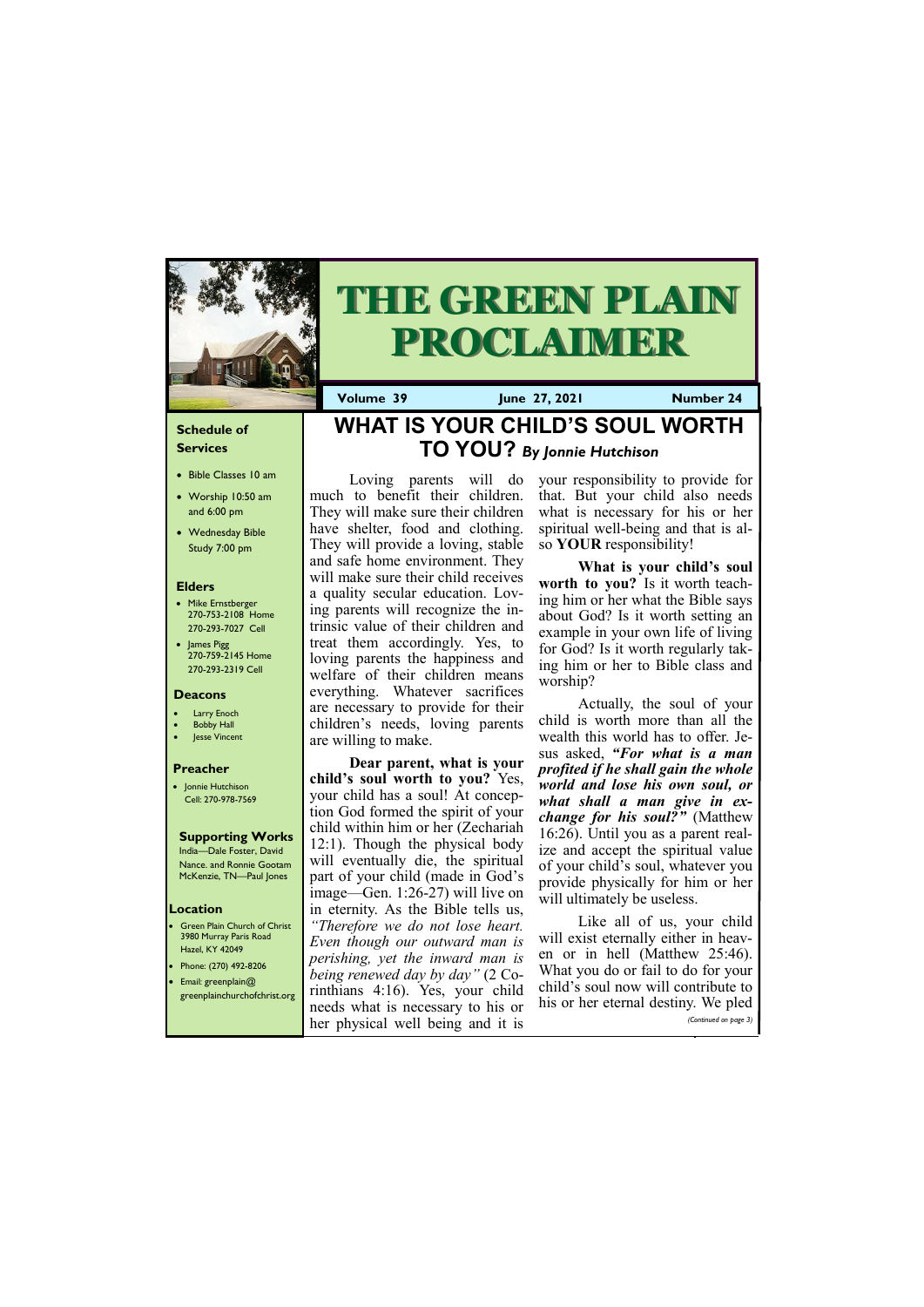## NEWS AND NOTES

*REMEMBER IN PRAYER: Green Plain members*: Faye Travis, Peggy Jarvis, Rex Enoch, Joanne Barnes, Maxine Pool, Hayes and Marjorie Grady, Jim Fielder, Griselda Adams, Larry Enoch, Carolyn Byars, Mary and Jim Lowrie, and Mary Vincent *Family and Friends:* Helen Tidwell, Jenne Pool, Teresa Tacker, Betty Pond, Bryan White, Meredith Enoch, Kenneth Mizell, Janice Canter, Andrea Phillips, Donald and Dorothy Cook, Sandra Cook Downs, Kevin Smith, Dale Pentecost, Jaime Aguavo, Jr., Brett Wyatt, Lucetria Hutchison and Kerry Thompson. Please let us know of those who have improved or any one who needs to be added to this list..

Wednesday 7 pm> **Titurs**  $\mathbf{O}$ **God's Plan for Your Salvation GOSPEL**  1. Hear the word of God— **BROADCASTING**  Romans 10:17. 2. Believe Jesus Christ is the Son of God—Jn 8:24 **NETWORK** 3. Repent of your sins—Acts 2:38. **The Gospel 24/7** 4. Confess your faith in Christ— Rom. 10:9-10 **Online at gbntv.org** 5. Be immersed in water for the

**Bible Study** 

- **PANTRY ITEMS June 2021: 6—Canned Meats; 13—Pork-n-Beans; 20—Canned Carrots; 27—Soups.** Please bring any additional items you wish for the "blessing box" which is located next to the breezeway on the north side of the building.
- **June 2021 Anniversaries:** 1-Peggy & Perry Jarvis; 17-Jan & James Pigg; 25-Mary & Jim Lowrie. **Birthdays:** 10-Griselda Adams; If we have left anyone out please let us know.
- **Study the Bible in Your Own Home.** Enroll in a Completely **Free Bible Correspondence Course.** Send your name, complete mailing address and phone number to: Green Plain church of Christ—3980 Murray Paris Road—Hazel, KY 42049 or enroll online at *http://greenplainchurchofchrist.org* or email *greenplain@greenplainchurchofchrist.org.*

## **Page 2**

remission of your sins—Ac. 2:38; 22:16; Rom. 6:3-4

The Book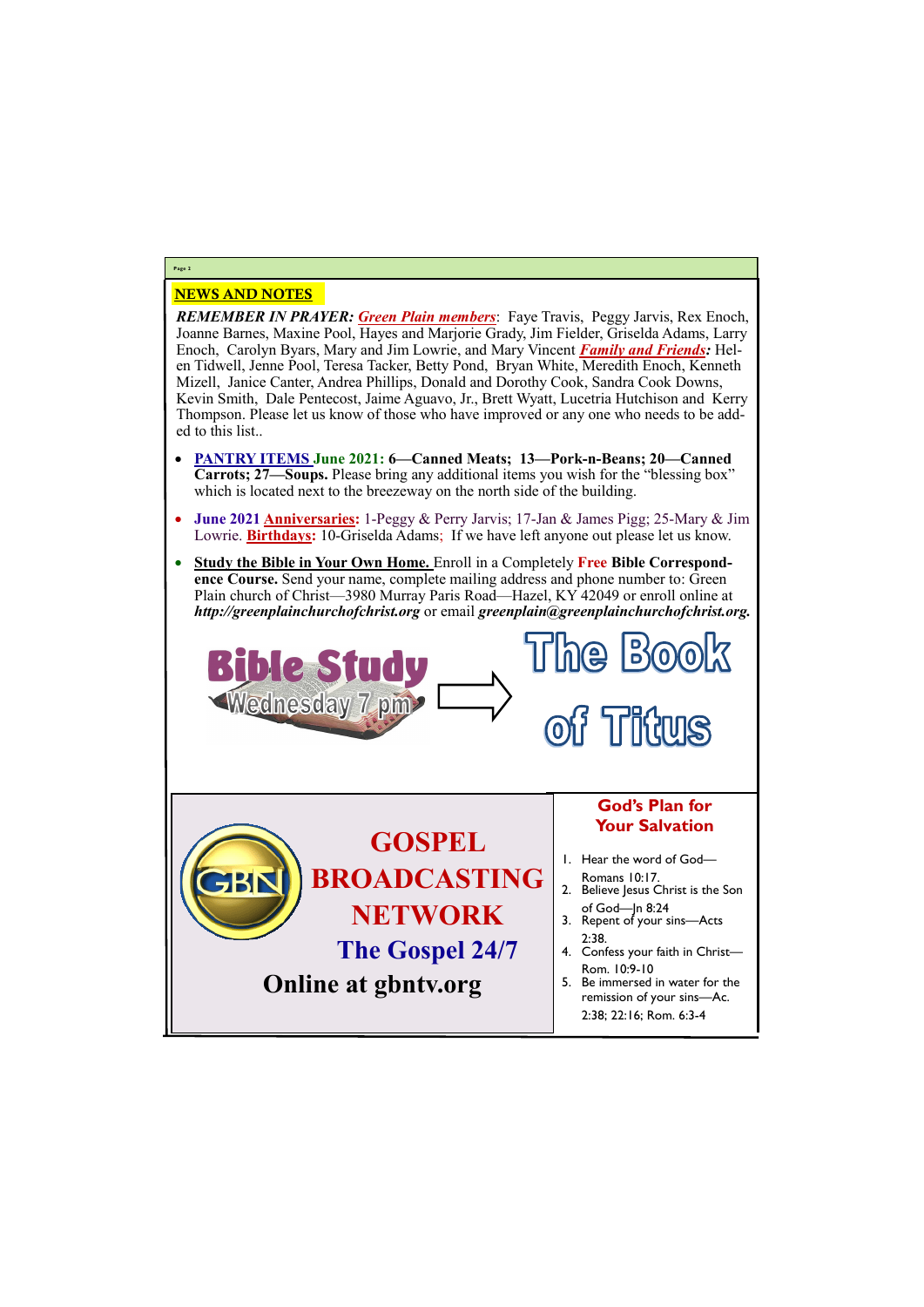**Page 3**

with you dear parent, do not allow your child to go off into eternity separated from his or her God. As a loving parent, may God grant you the wisdom to see the inestimable value

of your child's soul and the desire to "bring your children up in the "raining and admonition of the Lord" (Ephesians 6:4). What is your child's soul worth to you?

*(Continued from page 1)*

## **GROWING OLDER** *By Tom Wacaster*

A news item a few years ago pointed out that Americans spend somewhere in the neighborhood of \$10 billion on beauty aids every year. A large portion of these beauty aids are designed to specifically target signs of aging. Unfortunately, our modern society glorifies youth and age is something you try to hide. A separate item pointed out that female Hollywood actors can pretty well expect to be out of a job at about age 40. Hollywood is not the only industry that ignores the talents and skills of the elderly. I once read that when Ty Cobb was 70, a reporter asked him, "What do you think you'd hit if you were playing these days?" Cobb, who was a lifetime .367 hitter, said, "About .290, maybe .300." The reporter said, "That's because of the travel, the night games, the artificial turf, and all the new pitches like the slider, right?" "No," said Cobb, "it's because I'm 70."

There is a certain fearful expectation of growing old. It frightens us. Perhaps that is why David prayed, "Cast me not off in the time of old age; forsake me not when my strength faileth" (Psa. 71:9). Jonathan Swift put it like this: "Every man desires to live long, but no man wants to be old." With old age comes a number of infirmities. Heath fails, the mind becomes forgetful, and our life in general slows down, either voluntarily or of necessity. How should the Christian view the aging process? And what should be our attitude toward those who have attained unto

Almighty stressed was respect for the aged: "Thou shalt rise up before the hoary head (gray hair) and honor the face of the old man" (Lev. 19:32). "The hoary head is a crown of glory; It shall be found in the way of righteousness" (Prov. 16:31). "The glory of young men is their strength: and the beauty of old men is the grey head" (Prov. 20:29).

When ABC's 20/20 cohost, Hugh Downs visited Nepal, he discovered it is "polite" to ask a person's age and to call someone old is a compliment. Someone in their mid-fifties typically seems embarrassed about their immature age, but they are usually comforted if the inquirer encouragingly says, "Don't feel bad, you're getting there." In Nepal they take heed to Proverbs 16:31, "The hoary head is a crown of glory."

three-score years of age and beyond? When God gave Israel her law, one of the things the before God called him to be the preserver of *(Continued on page 4)*

In January 2014, I made my first trip to the Philippines to preach God's word. Like their neighbor across the Indian Ocean, the Philippines have great respect for those who have reached the point in their life where there are more years behind them than before them. There are certain social benefits that go with getting older. But most of all, there seems to be a deep respect on the part those who are younger, for the older people in their society. As we grow older there is the great danger that we consider ourselves no longer useful to the church or society. Let us never forget that Noah was six hundred years old